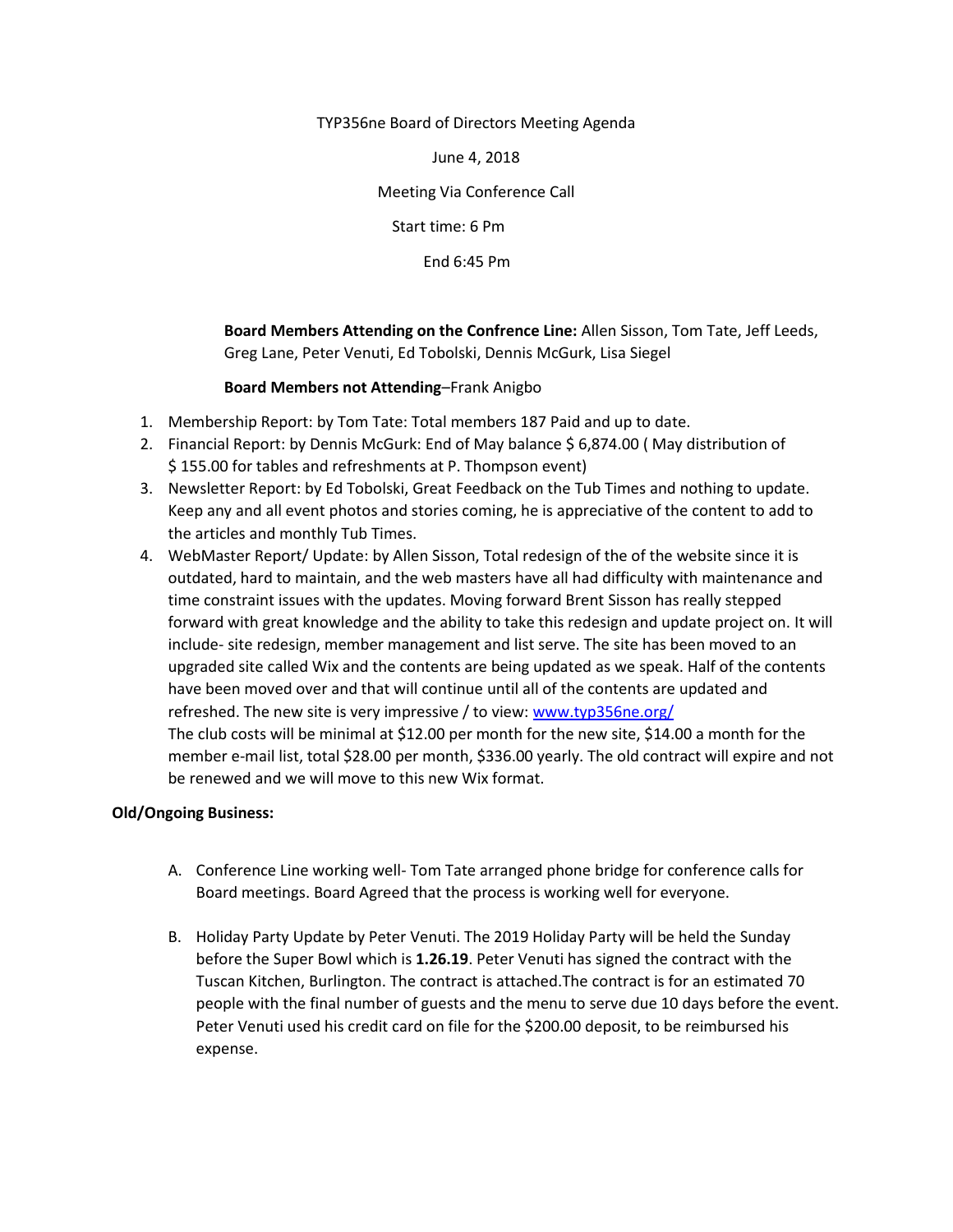

Reviewed holiday party menu ( attached). Recommended the \$42 option from the lunch menu along with assorted passed appetizer's. Selected 5 appetizers from the list and plan on one of each per person with the expectation of having 70 people attending or 350 apps at an average of \$2.75 each or \$962 for apps plus meals at \$2940 so a rough cost of \$3902 or \$56 per person. Member cost will be reviewed by the Board at a later date.

( 5 selected appetizers)

- Caprese: \$2.25 per piece
- Grilled Calamari salad: \$2.50 per piece
- Roasted Butternut squash crostini: \$2.50 per piece
- Polpettoni(meatballs): \$2.75 per piece
- Spiced Beef Tenderloin: \$3.00 per piece

## Events Section/ Updates:

- 1.) Great Mystic Mini Tour on May 24<sup>th</sup> and 25<sup>th.</sup> Very appreciative of Greg and Anna Marie Lane for planning, hosting and making the tour a great success. Overall attendance and feedback was excellent. The club members had a great time and everything was well planned. Only discussion by the club was to consider a weekend event in the future that would allow for members to be available on a Friday/ Saturday Tour. Possibility that a weekend event may attract more attendees in the future.
- 2.) Congratulations to the Sisson's on their move to their New Home in Sherborn Ma, 4 miles away from their previous home. The Sisson/Grace BBQ been rescheduled from Sunday, June 24<sup>th</sup> to **Sunday, July 29th .**The Sisson/Grace BBQ will be held in their back yard at the Sherborn address this year.
- 3.) The 16<sup>th</sup> Annual Medfield on the Charles Car Show from 9 AM to 3 PM at 45 Hospital Road, Medfield, MA has been placed on the Club calendar. This is a very large show with about 800 vehicles on display. All types of cars are there by class. There is a Dee Jay. There is a food and beverage court with tents. There is also a lot of shade for the cars being displayed. Tom Tate has attended this several times if you need more information.
- 4.) The PCA Northeast Region is having a Concours with a 356 class at Prowse Farm in Canton, MA on Sunday, August 26, 2018 from 7 AM to 2 PM. This has been placed on the Club calendar.
- 5.) Ken and Gloria Nykiel's Lunch and Drive has been rescheduled for **Sunday, August 19, 2018**.

## **New Business: coming events**

- A. The June  $9<sup>th</sup>$  ACS racing tech session has been well promoted by member Jim O'Hare. ACS racing will provide donuts, coffee before and catered lunch after at their expense.
- B. Lisa & Bob Siegel will promote and send out event information for German Car Day at Larz Anderson on Father's day, Sunday June 17th